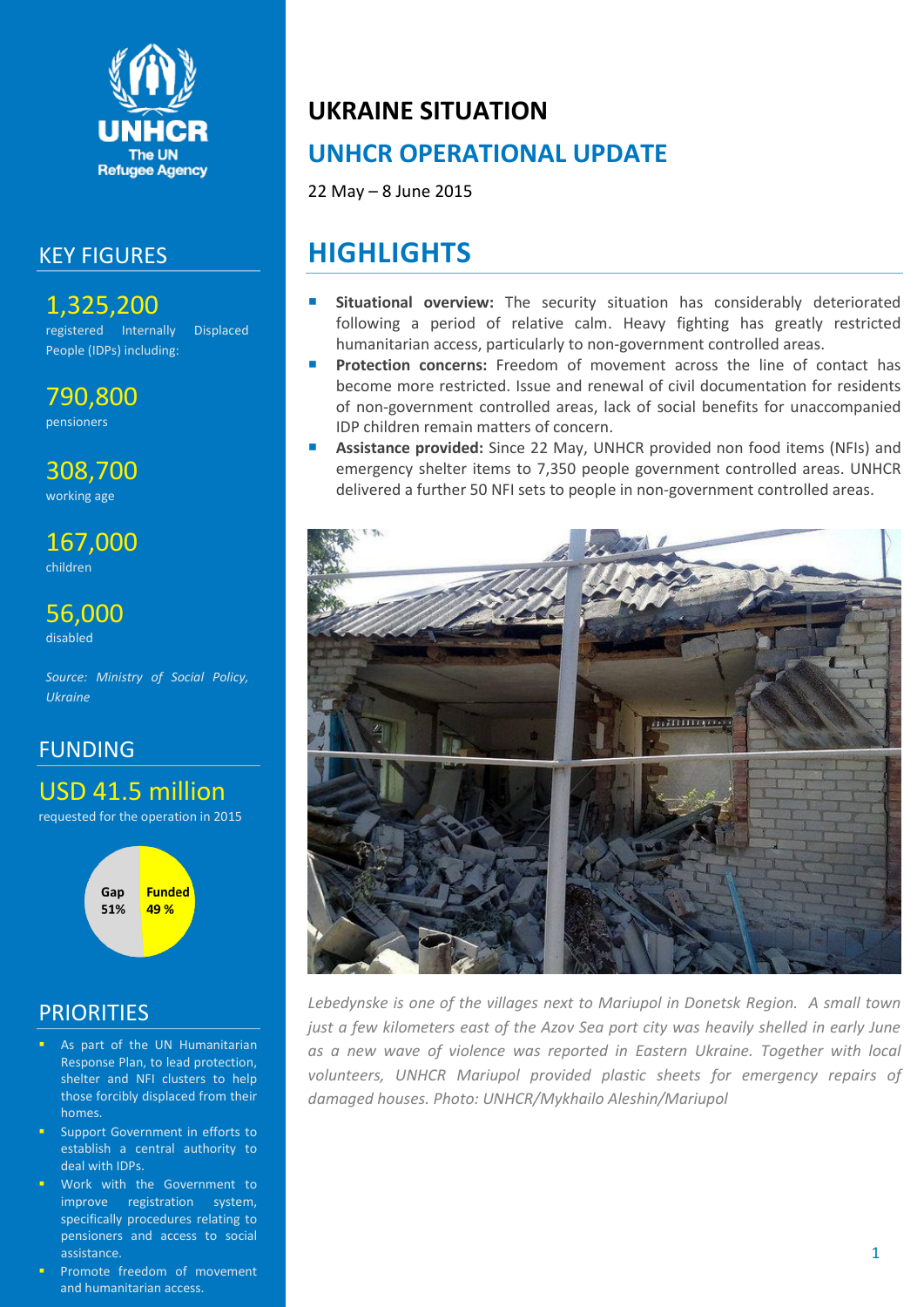# **UPDATE ON ACHIEVEMENTS**

### **Operational Context**

Following a period of relative calm, the conflict situation again worsened in recent days with heavy fighting breaking out in areas north, west and south of Donetsk city, concentrated in the vicinity of the government controlled towns of Maryinka and Krasnohorivka. OSC[E reports](http://www.osce.org/ukraine-smm/162216?download=true) the use of heavy weapons, including artillery and rocket systems, by all sides. Reports suggest that the fighting is the heaviest seen since the 12 February ceasefire. Further fighting took place north and west of Luhansk city and north and east of Mariupol including areas that had not previously witnessed fighting. There have been an unconfirmed number of civilian casualties and it is most likely that the situation will lead to an increase in displaced people. Fighting is reported to have subsided; however, the situation continues to remain extremely volatile.

As of 3 June there were 1,325,200 IDPs registered by the Ministry of Social Policy, representing an increase of 41,500 since 21 May. This increase in the number of registrations reflects the deteriorating situation in the conflict area.

Whereas previously there were reports of limited numbers of people returning their homes in non-government controlled areas to maintain property or take care of relatives who remained behind, lately there have been no such reports. Even prior to the current surge in fighting, it had become increasingly difficult for people to cross the line of contact with cases of people with the correct documentation refused permission to move between government and non-government controlled areas. All government checkpoints across the line of contact in Luhansk region are now closed which has greatly reduced access to and from non-government controlled areas, impacting the freedom of movement of people and goods.

Humanitarian access to non-government controlled areas has been further restricted with the closure of Government checkpoints at Kurakhove and Volnovakha due to the deteriorating security situation. These are the main crossings used by humanitarian agencies (including UNHCR) to transport goods to non-government controlled areas. Concerns for security and the closures of the checkpoints have greatly restricted humanitarian operations in the area.

As the conflict situation affects previously unaffected areas, there is concern that the government list of settlements in the conflict area is not comprehensive. Only displaced people coming from settlements listed in Council of Ministers Resolution 1085-r recognized as being in the conflict area or non-government controlled area may register for IDP status. There have been numerous reports of people, particularly in southern Donetsk who have left destroyed homes and are unable to register for government assistance provided to IDPs.

In recent days the risk posed by mine and unexploded ordnance (UXO) contamination was again highlighted following incidents involving civilian casualties. The threat from mines and UXO may linger for many years after the end of the conflict. It is therefore imperative that people living in the conflict area are informed on the risks. To this end, the Mine Action Sub-cluster has been activated under the guidance of UNDP and the Danish Demining Group.

### **External Displacement**

UNHCR continues to monitor the refugee situation in neighbouring countries. According to government sources in receiving countries, the total number of people seeking asylum or other forms of legal stay in neighbouring countries now stands at 878,000, with the majority going to the Russian Federation (728,200) and Belarus (81,100).

The OSCE Observer Mission monitoring the Gukovo and Donetsk checkpoints on the Russia-Ukraine border inform that the situation remains calm. Total cross-border traffic increased at both checkpoints during the reporting period. The trend of more people entering Ukraine than leaving, which has been generally consistent since the signing of the 12 February ceasefire, has continued.

As of 4 June, since the beginning of the crisis there were 3,648 applications for international protection in Germany, 3,500 in Poland, 2,956 in Italy, 1,851 in Sweden, 1,763 in France, 200 in Moldova, 50 in Romania, 50 in Hungary and 20 in Slovakia according to government sources in receiving countries.

*Data sources: Respective national asylum authorities*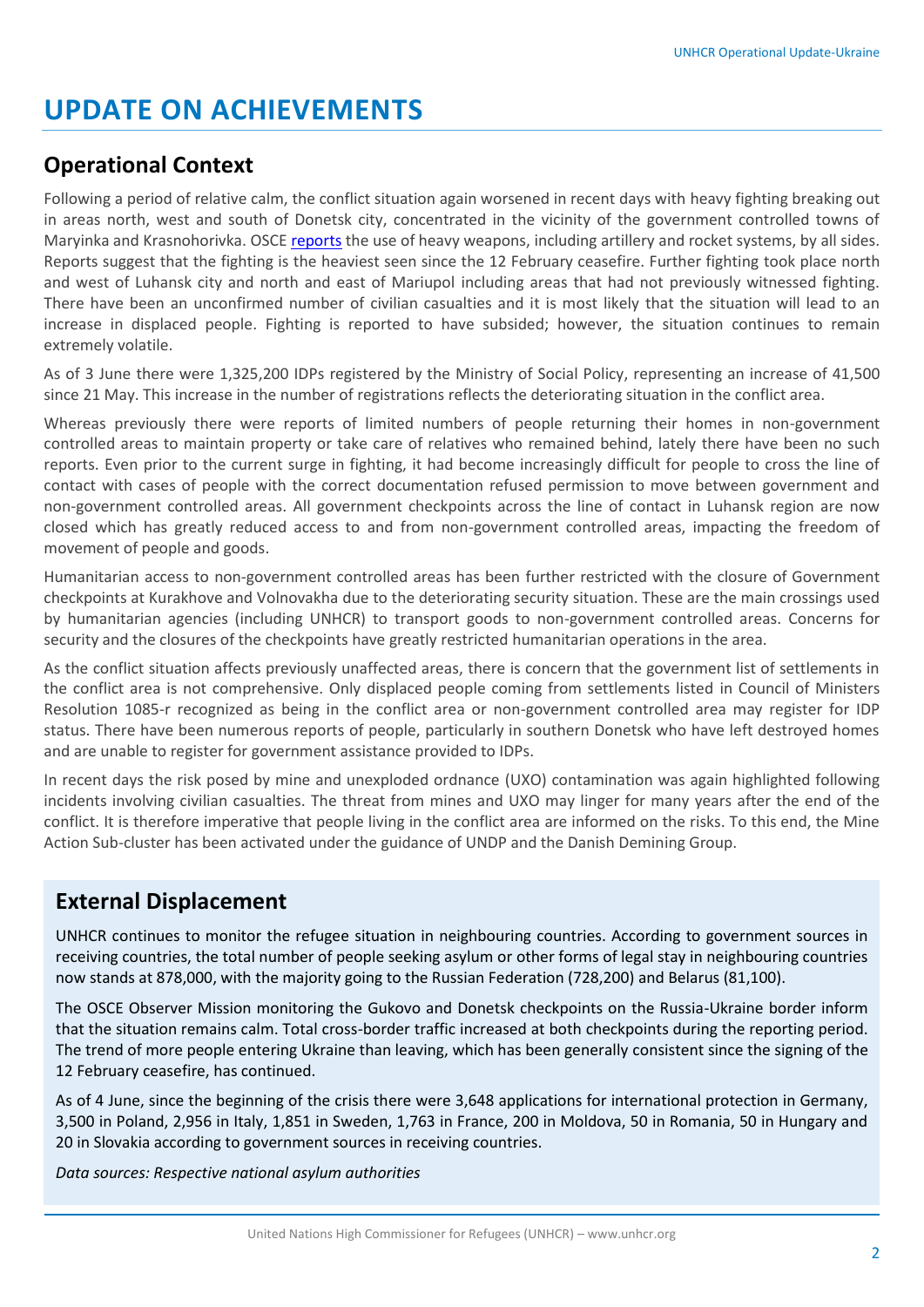#### **Achievements**

# Protection<sup>1</sup>

#### **Protection Cluster**

 $\overline{a}$ 

- **The Humanitarian Country Team endorsed the activation of a Mine Action Sub-cluster under the Protection Cluster** which will be co-led by UNDP and the Danish Demining Group. The aim of the activation is to improve coordination on the topic, raise awareness and fundraise. Terms of Reference were drafted and a first meeting took place on 4 June.
- **The cluster finalized an advocacy note highlighting protection concerns and key messages regarding the impact of** the Temporary Order on Movement and is finalizing another note on humanitarian evacuations. These key messages will be shared with an array of interlocutors who can relay and support the messages.
- **F** Following the previously reported mission undertaken by the Cluster coordinators in May to Dnipropetrovsk and Kharkiv to look into field coordination, protection actors met in Donetsk city on 28 May to discuss protection issues and coordination arrangements.
- The Protection Cluster Housing, Land and Property working group on was activated on 4 June.

#### **Achievements, Impact and Identified Needs**

 The restriction of freedom of movement across the line of contact continues to be a most pressing protection concern. The Government's Temporary Order on Movement implemented in January requiring that those wishing to cross the line of contact apply for passes has been the main barrier to freedom of movement of the civilian population. The pass system is extremely bureaucratic and prevalent with corruption as bribes are paid to expedite or avoid the process. Freedom of movement has recently been further restricted by the implementation of a local decree on 1 May in Luhansk region which has effectively closed all crossing points. The Government has promised to reform with the introduction of an electronic pass system on 25 March. The electronic system met with various technical problems. IDPs continue to report problems with the pass system with little to indicate improvement. In response UNHCR continues to advocate the Government for solutions to the problem. Additionally, UNHCR is looking into practical solutions to assist those wishing to cross the line of contact.



*Nastya, 5, and Sasha, 7, arrived to Kyiv from Luhansk region several months ago. They are among 9,200 displaced children registered in the Ukrainian capital since the beginning of the conflict. Forced to flee violence in their hometowns, many require support to reduce their psychological distress. According to social workers who met the girls during participatory assessment in Kyiv region, their paintings indicate a high level of insecurity and anxiety caused by previous traumatic experience and adaptation to new environment. Photo: UNHCR/Tamara Beresh/Kyiv*

 People with expired documents are no longer permitted to cross into the government controlled area of Luhansk region from non-government controlled areas. However, this appears contradictory to other regional practices where notaries operating in non-government controlled areas are recognized for documentation related to the Regional Archive and Housing, Land and Property matters. The situation is similarly ambiguous regarding the issue of birth certificates for residents of non-government controlled areas. Birth certificates can be issued in government controlled areas for those born in non-government controlled areas based on medical documentation. However, problems occur when hospitals in non-government controlled areas mark the documentation with the stamp of de facto authorities. Where these stamps are present on documentation, authorities in government controlled areas will not issue birth certificates.

<sup>1</sup> [International Protection Considerations Related to the Developments in Ukraine](http://www.refworld.org/docid/54c639474.html) – Update II www.refworld.org/docid/54c639474.html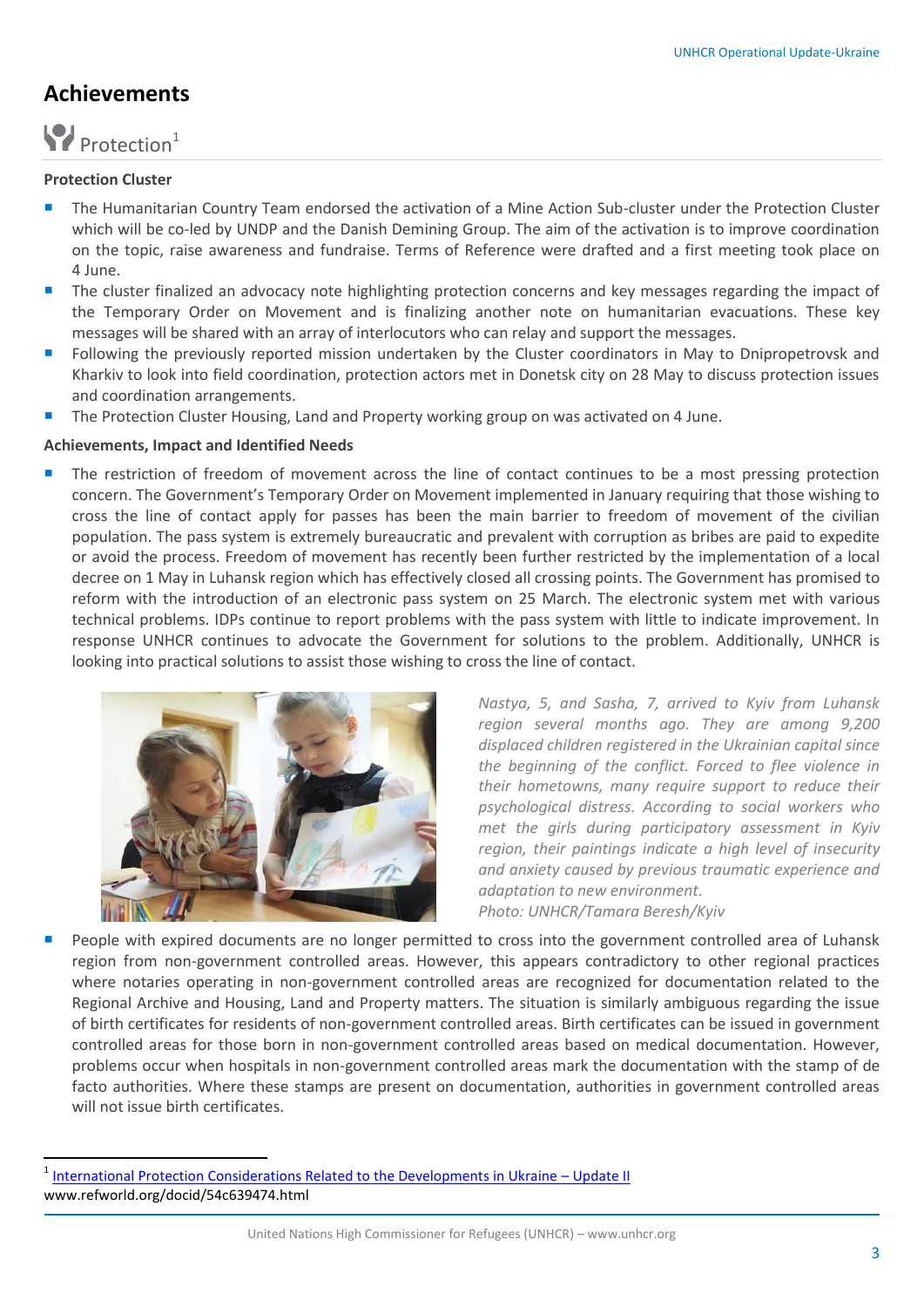- Children are still unable to register for IDP status unless accompanied by a parent or legal guardian. Unaccompanied children and those living with relatives without legal guardianship are deprived of social benefits as Council of Ministers Resolution no. 509 does not make provision for the registration of children as IDPs.
- Preliminary Participatory Assessment report for Donetsk has been finalized and shared with key partners. The Participatory Assessment process for Mariupol began on 1 June. Participatory Assessment with IDPs is aimed at gathering accurate information on specific protection risks faced by IDPs, underlying causes and hearing their proposed solutions. The results will influence the protection and solutions strategy for eastern Ukraine.

#### Shelter and Non Food Items (NFIs)

#### **Emergency Shelter and NFIs Cluster**

- The Shelter and NFI Cluster co-led by UNHCR and People in Need has [mapped](http://www.sheltercluster.org/library/3w-maps) operational presence of partners: there are currently 49 partners throughout Ukraine. International NGO are scaling up operations despite delays in signing funding agreements.
- The Cluster Co-chair and Sub-national Coordinator recently arrived, responsible for coordination in the government controlled areas of northern Donbas. This position provided by People in Need and funded by ECHO will greatly enhance sub-national level strategy, training and assessment capabilities.
- Two technical working groups have been established: one on Cash for Shelter and NFI and the other on Permanent Shelter Solutions. The aim of the working groups is to consolidate practice with international experience and to advocate for durable solutions to long-term displacement.
- The Cluster and UNHCR have begun REACH assessments aimed at gathering information for future planning to better meet the needs of beneficiaries. The training of enumerators took place in Slovyansk in May. During the first week of assessments, more than 600 door-to-door interviews were conducted. Enumerator training will also take place in Kharkiv, Dnipropetrovsk and Mariupol expanding coverage of the assessments.
- Shelter and NFI Cluster [mapping](http://www.sheltercluster.org/sites/default/files/docs/ukr_urbanization_v3.pdf) shows that over 85 per cent of the pre-conflict population of eastern Ukraine lived in urban areas.





*Arkadiy, Mykola and their youngest brother lost their parents during shelling in Donetsk. They now stay in Kramatorsk, Donetsk region with their grandmother Natalia, who is the only caregiver of the young orphans. As children fled with no belongings, UNHCR has provided sleeping bags, bedding sets and basic household items to ease their life in displacement. Some 3,500 IDPs will receive the EU-funded assistance from UNHCR in Kramatorsk, Druzhkivka and Konstiantinvika in Northern Donetsk region in the upcoming week. Photo: UNHCR/Dmytro Kotkov/Kramatorsk*

#### **Achievements, Impact and Identified Needs**

 During the reporting period, UNHCR provided NFI and shelter assistance to over 7,350 beneficiaries in government controlled areas. UNHCR distributed ECHO funded bedding sets (a blanket, sleeping, bed linen and towels) and other NFIs including kitchenware, buckets and jerry cans to 3,500 people in Druzhkivka, Kostyantynivka and Kramatorsk in northern Donetsk. UNHCR provided emergency shelter plastic sheeting for repairs to houses in Berdyanske near Mariupol. Plastic sheeting was also provided to Médecins Sans Frontières (MSF) for distribution in the recently shelled villages of Kominternove and Lebedynske. 2,800 bedding sets and other NFIs were provided to the NGO I'm Volnovakha for distribution in Volnovakha, Volodarskoye and Pershotravnevyi districts near to Mariupol. A further 760 bedding sets were provided to Volnovakha city council the NGO New Life for distribution to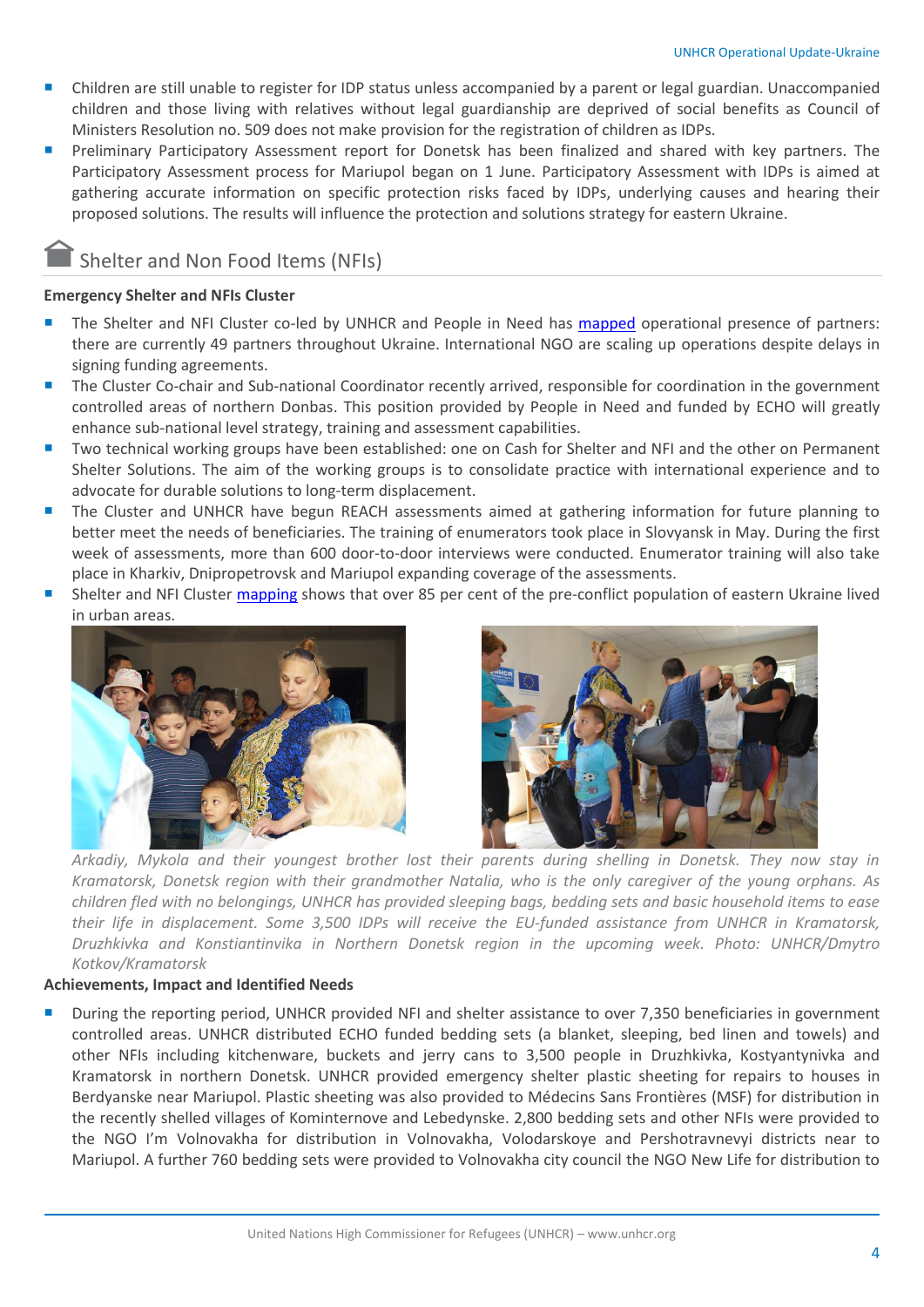IDPs in Volnovakha and Mariupol. Clothing, blankets and personal hygiene items were provided to 37 families in Kherson.

In non-government controlled areas aid distributions have been restricted due to the increased fighting. Nonetheless, NFIs were provided to 50 people living in a bomb shelter at Trudovskiye mine, close to the line of contact.

#### **Working in partnership**

UNHCR hosted a Round Table with a high level delegation from the United States Bureau of Population, Refugees, and Migration, heads of UN agencies and the ICRC to discuss the current humanitarian situation and to jointly formulate key messages and priorities.

The humanitarian response to the internal displacement situation in Ukraine is a coordinated effort by international organizations, the Government, local and international NGOs.

Key Shelter and Non Food Items Cluster partners: [Adventist Development and Relief Agency](http://www.adra.org/site/PageServer) | [Caritas Ukraine](http://www.caritas-ua.org/index.php?lang=en) | [Chesna i](https://www.facebook.com/pages/%D0%93%D1%80%D0%BE%D0%BC%D0%B0%D0%B4%D1%81%D1%8C%D0%BA%D0%B0-%D0%BE%D1%80%D0%B3%D0%B0%D0%BD%D1%96%D0%B7%D0%B0%D1%86%D1%96%D1%8F-%D0%A7%D0%B5%D1%81%D0%BD%D0%B0-%D1%96-%D1%81%D0%B2%D1%8F%D1%82%D0%B0-%D0%BA%D1%80%D0%B0%D1%97%D0%BD%D0%B0/154883207995677?sk=photos_stream)  [Svyata Kraina](https://www.facebook.com/pages/%D0%93%D1%80%D0%BE%D0%BC%D0%B0%D0%B4%D1%81%D1%8C%D0%BA%D0%B0-%D0%BE%D1%80%D0%B3%D0%B0%D0%BD%D1%96%D0%B7%D0%B0%D1%86%D1%96%D1%8F-%D0%A7%D0%B5%D1%81%D0%BD%D0%B0-%D1%96-%D1%81%D0%B2%D1%8F%D1%82%D0%B0-%D0%BA%D1%80%D0%B0%D1%97%D0%BD%D0%B0/154883207995677?sk=photos_stream) | [Crimea SOS](http://krymsos.com/) | [Danish Refugee Council](http://www.drc.dk/home/) | [Donbas](http://www.ard.org.ua/) reconstruction and development agency | [Dopomoga](https://www.facebook.com/helpdnieper)  [Dnipra](https://www.facebook.com/helpdnieper) | [HIA Hungary](http://www.segelyszervezet.hu/en/ukraine-humanitarian-assistance) | [IOM](http://www.iom.org.ua/) | Mercy Corps | Ministry of Regional Development, Construction and Communal Living | Ministry of Social Policy | [Norwegian Refugee Council](http://www.nrc.no/) | [People in Need](http://www.clovekvtisni.cz/en) | [Save the Children UK](http://www.savethechildren.org.uk/) | [Save Ukraine](http://www.helpua.center/)  [Organization](http://www.helpua.center/) | [State Emergency Service](http://mns.gov.ua/) | Ukrainian Red Cross Society | [UNDP](http://www.ua.undp.org/content/ukraine/en/home.html) | [Vostok SOS](http://vostok-sos.org/) | [World Jewish Relief](https://www.wjr.org.uk/) Key Protection Cluster partners: [Danish Refugee Council](http://www.drc.dk/home/) | [Crimea SOS](http://krymsos.com/) | [Crimean Diaspora](http://crimea-diaspora.org/) | [ICRC](http://www.redcross.org.ua/eng/index.php?pageid=13) | [IOM](http://www.iom.org.ua/) | Norwegian Refugee Council | [OCHA](http://www.unocha.org/) [| OHCHR \(HRMMU\)](http://www.ohchr.org/EN/Pages/WelcomePage.aspx) [| OSCE](http://www.osce.org/) | [State Migration Service of Ukraine](http://dmsu.gov.ua/) | [The Right to Protection](http://www.ombudsman.gov.ua/en/) | The [Ukrainian Parliament Commissioner for Human Rights](http://www.ombudsman.gov.ua/en/) | [Ukrainian Helsinki Human Rights Union](http://helsinki.org.ua/en/) | [UNICEF](http://www.unicef.org/ukraine/) | [UNDP](http://www.ua.undp.org/content/ukraine/en/home.html) | [UNFPA](http://www.unfpa.org.ua/eng/unfpa_in_ukraine.html) | [Vostok SOS](http://vostok-sos.org/)

## **FINANCIAL INFORMATION**

UNHCR is very grateful for the financial support provided by donors, particularly those who have already indicated a contribution to UNHCR's 2015 activities in Ukraine with un-earmarked and broadly earmarked funds. UNHCR's total financial requirement in 2015 for the Ukraine situation is **US\$ 41.5 million**, as presented in the [Supplementary Appeal.](http://www.unhcr.org/54d3923b9.html) This covers UNHCR's financial needs for providing protection and assistance to those displaced by the conflict inside Ukraine, as well as those externally displaced in Belarus and the Republic of Moldova. Contributions recorded so far represent **49 per cent** of the total financial requirements.



Facebook: [www.facebook.com/UNHCRKyiv](http://www.facebook.com/UNHCRKyiv) UNHCR Flickr: https://www.flickr.com/photos/unhcr\_ukraine